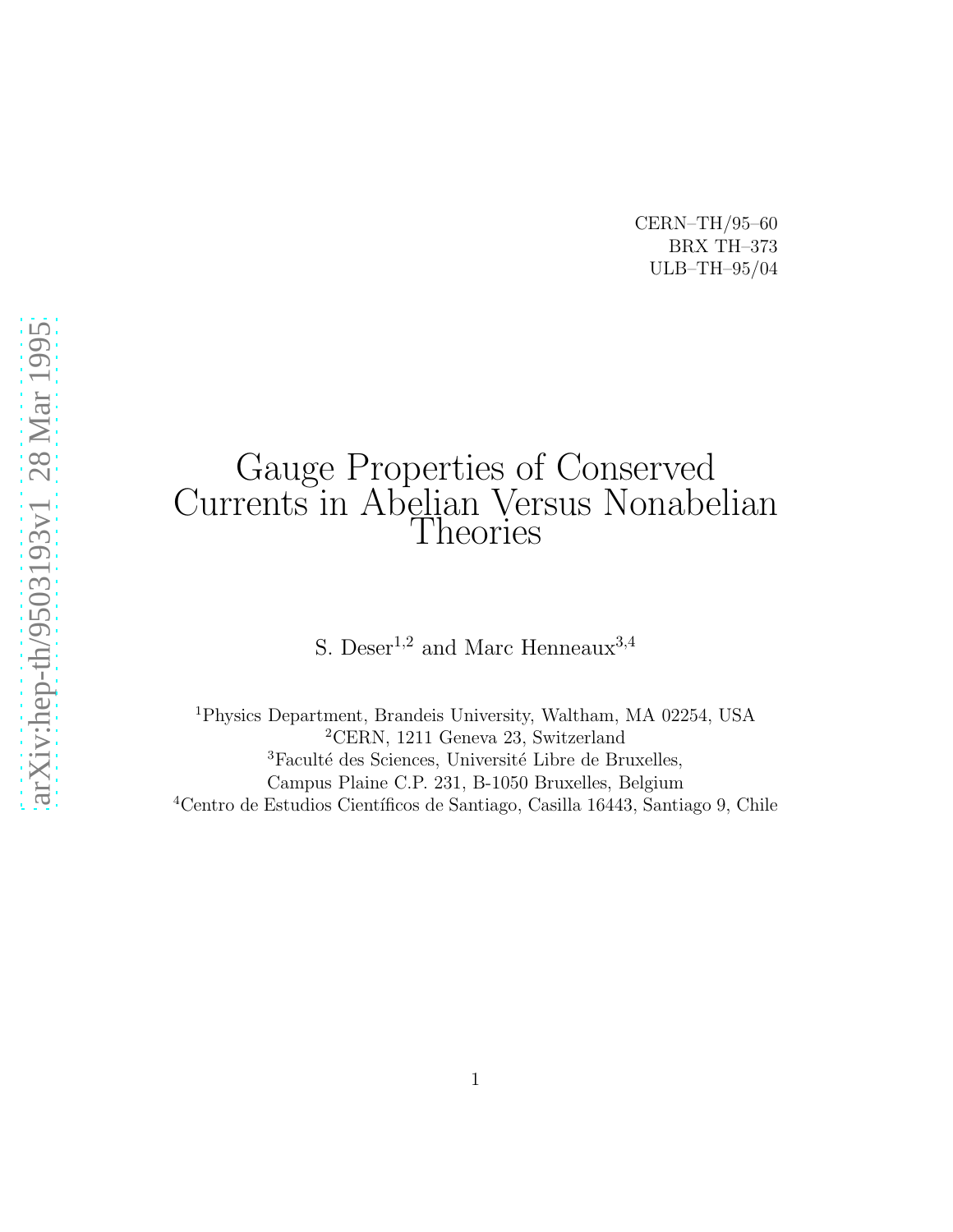#### Abstract

We clarify the physical origin of the difference between gauge properties of conserved currents in abelian and nonabelian theories. In the latter, but not in the former, such currents can always be written on shell as gauge invariants modulo identically conserved, superpotential, terms. For the "isotopic" vector and the stress tensor currents of spins 1 and 2 respectively, we explain this difference by the fact that the nonabelian theories are just the self-coupled versions of the abelian ones using these currents as sources. More precisely, we indicate how the self-coupling turns the non-invariantizable abelian conserved currents into (on-shell) superpotentials. The fate of other conserved currents is also discussed.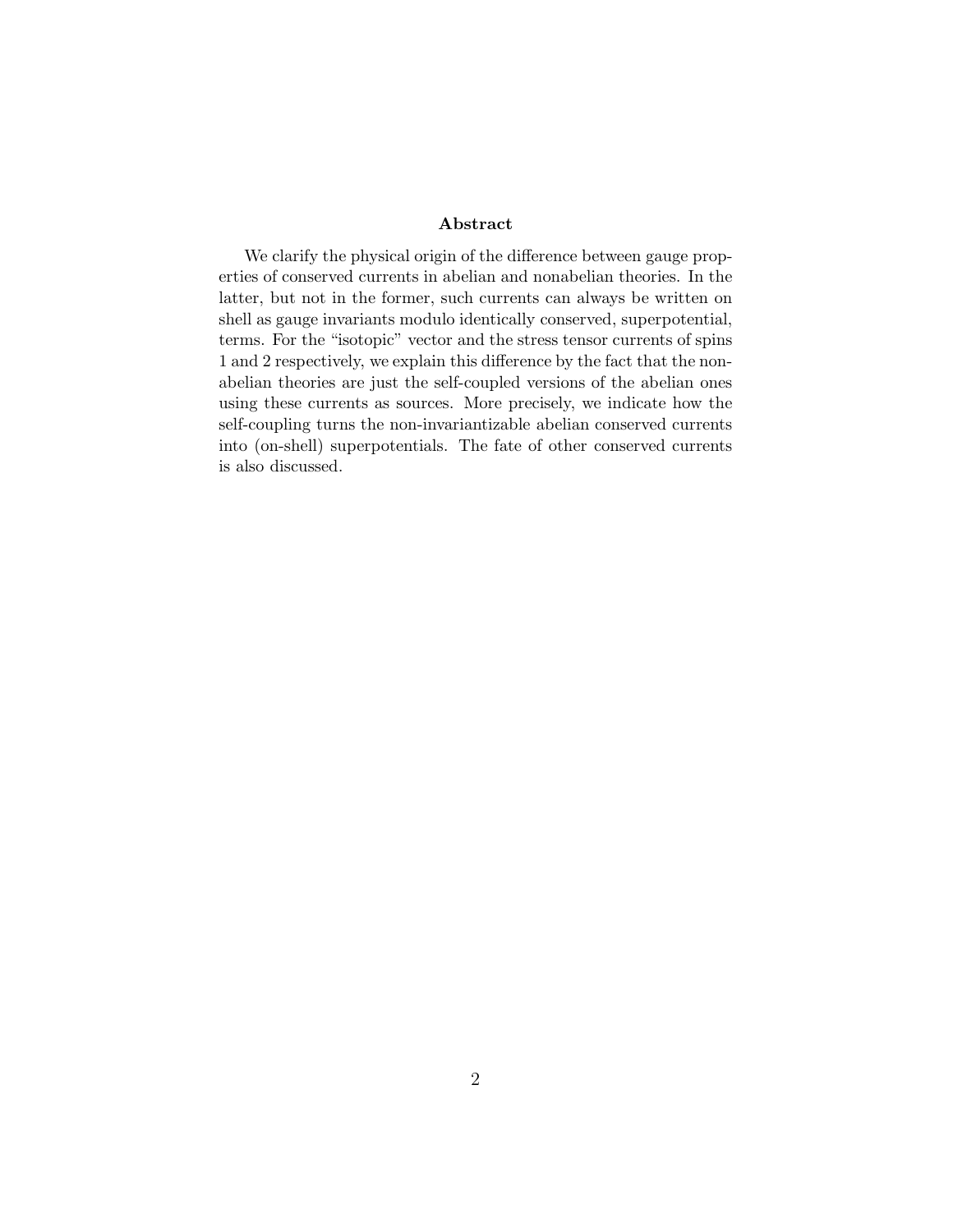#### 1 Introduction

There is a striking difference between the gauge behaviour of conserved currents in abelian and nonabelian theories. On the one hand, it has been recently established[[1\]](#page-8-0) for Yang-Mills theory that (on shell) all local conserved currents either are, or can be "improved" to become, gauge invariant through addition of an identically conserved superpotential; by contrast, gauge-variant conserved currents are present in the abelian context. On the other hand, it is known that one may reach the full nonabelian YM theory as well as Einstein gravity[[2\]](#page-8-0) and supergravity[[3\]](#page-8-0) precisely through making the respective original free abelian models self-interacting, with their abelian gauge-variant conserved currents as the sources. Our aim will be to follow the abelian to nonabelian transition to show that these two sets of results are in fact perfectly complementary.

Physically, one may distinguish two types of conserved currents: those that are themselves sources – including possibly of those fields out of which they are constructed – and others, such as the stress tensor in flat space physics, that are not the right-hand sides of any field equations,<sup>1</sup> though their integrated charges may be physically important. There is a third category, identically conserved divergences of superpotentials, and we shall consider as equivalent two conserved currents that differ on-shell by an identically conserved one. We shall also say that a current is improvable if it is equivalent on-shell to an invariant one.

We will show here how the originally non-improvable currents of the free theories become improved when they become the (self-coupling) sources in the nonabelian regime. We will also show that all other currents lose their invariance and conservation in the transition.

 $1$ To this category also belong the infinitely many conserved "zilches" – like the Bel– Robinson tensor discussed below – peculiar to free field theories, but these seem not to be extensible to the nonabelian regime[[4\]](#page-8-0).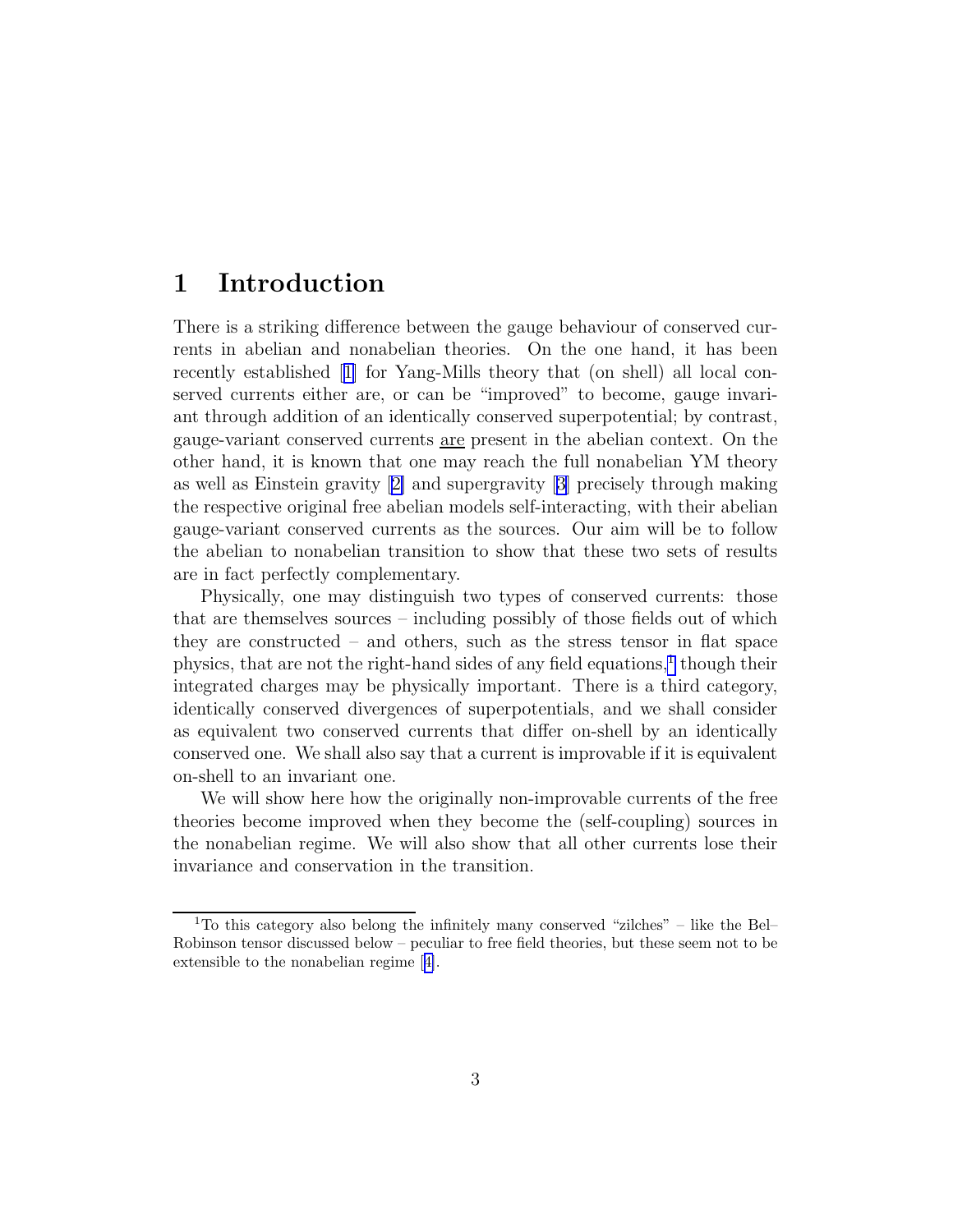#### <span id="page-3-0"></span>2 Vector Fields

Consider first the abelian theory, a collection of free photons labelled by a colour index; for simplicity of notation, we use the  $SU(2)$  case of three such vectors labelled by (colour)-vector notation,  $A_{\mu}$ . The gauge-variant Noether current that follows from the invariance of the theory under rotations in internal space reads

$$
\boldsymbol{j}^{\mu} = \boldsymbol{F}_{abel}^{\mu\nu} \times \boldsymbol{A}_{\nu}, \ \boldsymbol{F}_{abel}^{\mu\nu} = \partial_{\mu} \boldsymbol{A}_{\nu} - \partial_{\nu} \boldsymbol{A}_{\mu} \tag{1}
$$

and is manifestly conserved on shell  $(\partial_{\mu} F^{\mu\nu}_{abel} = 0)$ . It is not improvable to be invariant under the abelian gauge transformations of the free theory (even on shell), being bilinear in the fields but involving only a single derivative. As indicated in[[1\]](#page-8-0), it is also the only non-improvable conserved current on a generic background spacetime.

Now, if we make  $j^{\mu}$  the source of its own field

$$
\partial_{\nu} \boldsymbol{F}^{\mu \nu} = \boldsymbol{j}^{\mu}, \qquad (2)
$$

(with the usual rescaling of the self-coupling constant) then antisymmetry of  $\mathbf{F}^{\mu\nu}$  requires  $j^{\nu}$  to be conserved also on the new mass shell. A simple calculation [\[2](#page-8-0)] shows that this in turn requires the  $\mathbf{F}^{\mu\nu}$  in (2) to be promoted to its full Yang-Mills form,

$$
\boldsymbol{F}^{\mu\nu} = \boldsymbol{F}_{ym}^{\mu\nu} = \boldsymbol{F}_{abel}^{\mu\nu} + \boldsymbol{A}_{\mu} \times \boldsymbol{A}_{\nu}, \tag{3}
$$

so that (2) become the usual Yang-Mills equations  $\mathbf{D}_{\mu} \mathbf{F}_{ym}^{\mu\nu} = (\partial_{\mu} + \mathbf{A}_{\mu} \times)$  $\mathbf{F}_{ym}^{\mu\nu} = 0$ . The abelian current in (1) is correspondingly promoted to be a conserved gauge invariant object under the non-abelian deformation of the original abelian transformation. This promotion is formally trivial; just write<sup>2</sup>

$$
\boldsymbol{j}^{\mu} = \boldsymbol{F}_{ym}^{\mu\nu} \times \boldsymbol{A}_{\nu} = -\boldsymbol{D}_{\nu} \boldsymbol{F}_{ym}^{\mu\nu} + \partial_{\nu} \boldsymbol{F}_{ym}^{\mu\nu}, \tag{4}
$$

to exhibit that the current is the sum of a superpotential and a gauge covariant term; the latter term actually vanishes on-shell, in agreement with the general theorem of[[1\]](#page-8-0) according to which a conserved current in Yang-Mills theory can always be redefined to be gauge invariant by the addition

<sup>&</sup>lt;sup>2</sup>One could also define a seemingly different  $J^{\mu}$  as the right side of  $\partial_{\mu} \mathbf{F}^{\mu\nu}_{abel} = \mathbf{J}^{\nu}$ , but it merely differs from  $j^{\mu}$  by the superpotential  $\partial_{\mu}(\mathbf{A}_{\mu} \times \mathbf{A}_{\nu})$ .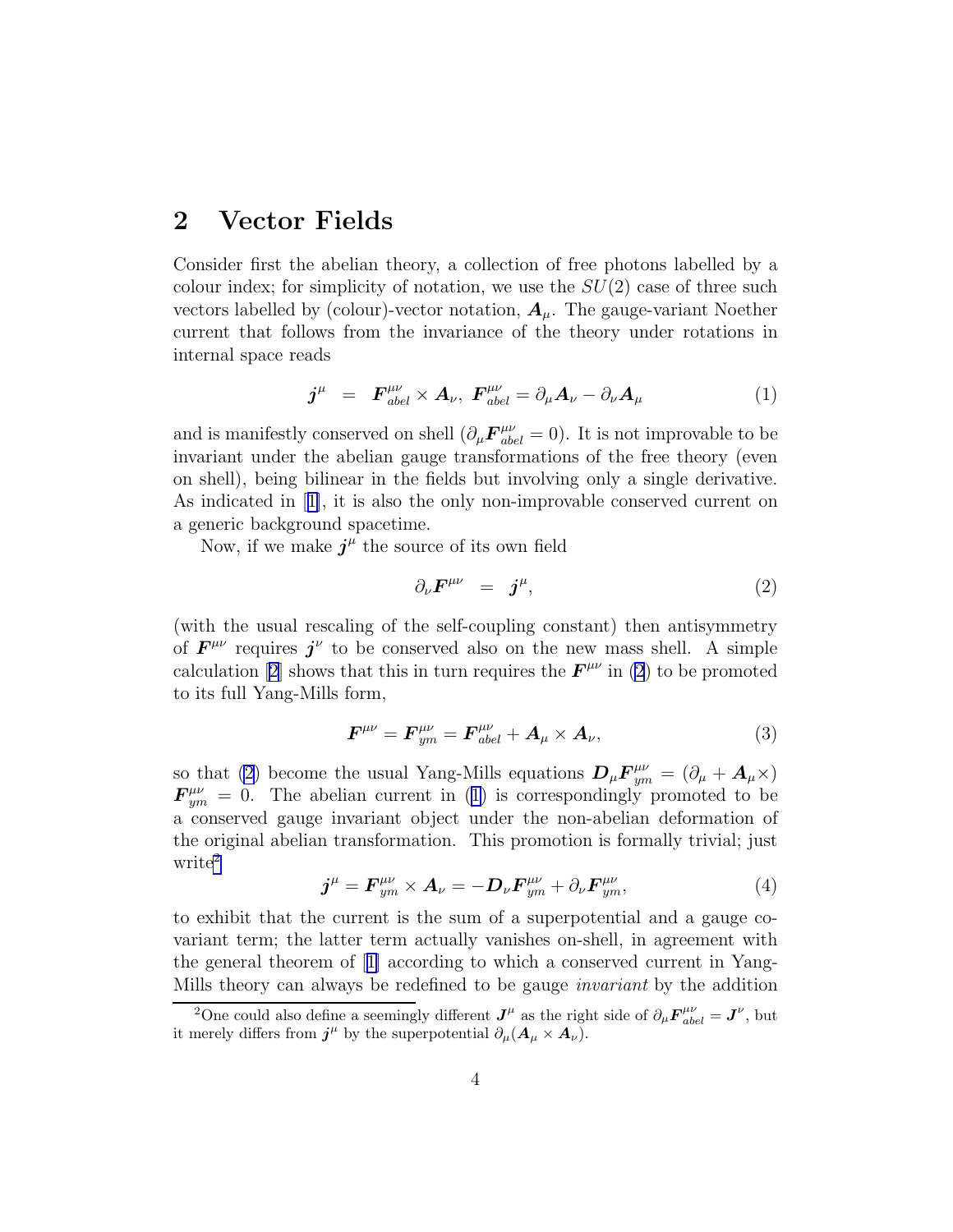of equation of motion and superpotential terms. In the abelian limit, the right-hand side of [\(4](#page-3-0)) would of course identically vanish, reminding us of the non-improvability there. [Note also that  $j^{\mu}$  is not covariantly conserved, due to the superpotential in [\(4](#page-3-0)).] Thus we see that the consistent self-coupling of massless vector fields provides a mechanism by which the non-improvable current ([1\)](#page-3-0) of the abelian theory becomes improved and actually equivalent to an identically conserved current. This follows from the precise form of the interaction, which promotes the originally non-improvable current to be the source of the divergence of the antisymmetric tensor  $\mathbf{F}_{ym}^{\mu\nu}$ . Differently put, the current  $j^{\mu}$  is improvable as soon as there is a shell for it to be on. This shell is given by the consistent self-coupling, which eliminates all the non-improvable currents.

The abelian theory also contained one (and only one) conserved (and invariant)tensor current, namely the field strength  $F^{\mu\nu}_{abel}$  itself [[5\]](#page-8-0). Corresponding to the fact that  $F^{\mu\nu}$  becomes covariant in the nonabelian case, it also becomes covariantly conserved, so that there remain no ordinarily conserved higher rank quantities either.

For completeness, we consider finally the rather different, identically conserved currents such as the abelian

$$
\tilde{\jmath}_{abel}^{\mu} = A_{\nu} \times \tilde{\boldsymbol{F}}_{abel}^{\mu\nu}, \ \ \equiv \tfrac{1}{2} \partial_{\alpha} \epsilon^{\mu\nu\alpha\beta} A_{\nu} \times A_{\beta} ; \quad \ \tilde{\boldsymbol{F}}_{abel}^{\mu\nu} \equiv \tfrac{1}{2} \epsilon^{\mu\nu\alpha\beta} \boldsymbol{F}_{\alpha\beta}^{abel} \tag{5}
$$

Although the non-abelian generalization does *not* promote  $\tilde{\jmath}_{abel}^{\mu}$  to be a source current,  $\tilde{\mathbf{J}}^{\mu}_{abel\ \mu\nu}$  remains identically conserved nevertheless if (as was done for  $j^{\mu}$  above)  $\mathbf{F}_{abel}^{\mu\nu}$  is replaced by  $\tilde{\mathbf{F}}_{ym}^{\mu\nu}$ , as is easily verified using the Bianchi identity  $\mathbf{D}_{\mu}\tilde{\mathbf{F}}_{ym}^{\mu\nu} \equiv 0$ . Indeed, here too we can write the superpotential form

$$
\tilde{\jmath}_{ym}^{\nu} = 0 + \partial_{\mu} \tilde{\boldsymbol{F}}_{ym}^{\mu\nu} \tag{6}
$$

as an identity, so although  $\tilde{\jmath}_{ym}^{\mu} = \tilde{\jmath}_{abel}^{\mu}$ , it is nonabelian gauge invariant (namely zero) up to a superpotential, quite independently of any Yang-Mills dynamics.

In d=3, one may also consider the Chern-Simons action  $I = \int d^3x \mathbf{A}_{\mu}$ .  $\tilde{F}^{\mu}_{abel}$ ; the corresponding abelian current is the "descent" of (5) to  $d = 3$ , namely  $j^{\mu}_{abel} = \epsilon^{\mu\alpha\beta} A_{\alpha} \times A_{\beta}$ , conserved by virtue of the field equations  $\tilde{F}_{abel}^{\mu} = 0$ . Unlike (5), this  $j^{\mu}$  not identically conserved and so can be set as a source of  $\tilde{F}^{\mu}$ . The resulting non-abelian field equation,  $\mathbf{F}^{\mu\nu}_{ym} = 0$ , implies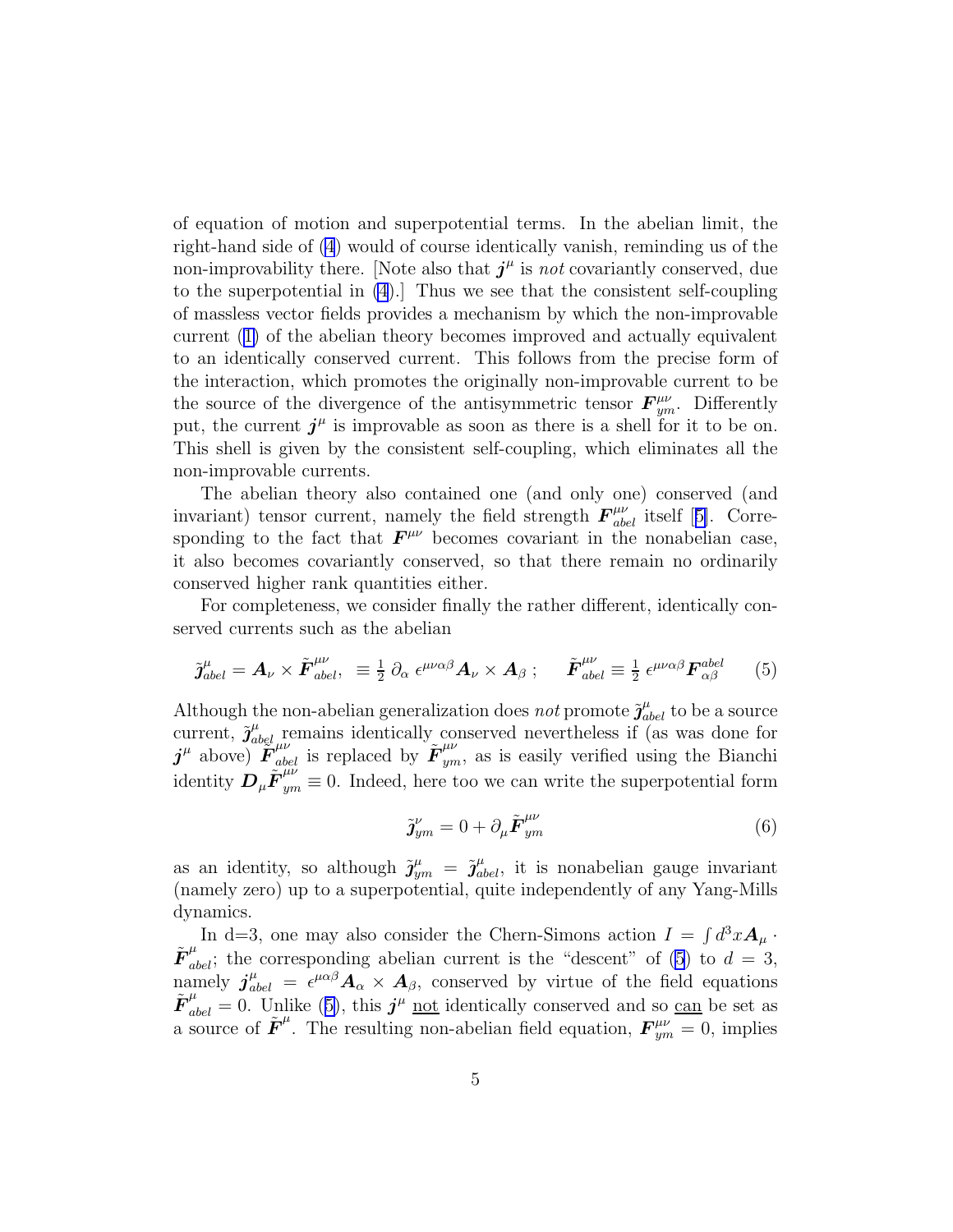that  $j^{\mu}$  is an on-shell gauge invariant object,

$$
\boldsymbol{j}^{\mu} = \tilde{\boldsymbol{F}}^{\mu} + 2\partial_{\alpha} \epsilon^{\mu\alpha\beta} \boldsymbol{A}_{\beta} \tag{7}
$$

just as in [\(4\)](#page-3-0).

#### 3 Tensor Fields

The spin 2 situation is so similar to that for spin 1 that we omit all details (see [2]). The analog of the iso-current (1) is the stress tensor  $T^{\mu\nu}$  of the free field action, which is conserved but neither gauge invariant nor improvable, being of second derivative order, while invariance would require it to be bilinear in the (linearized) curvature and hence of fourth order. When  $T^{\mu\nu}$  is made the source of the linearized Einstein equations, thereby defining the full Einstein theory, it remains (ordinarily, not covariantly) conserved – on full mass shell – and can be expressed, in parallel with ([4](#page-3-0)), as

$$
T^{\mu\nu} = -G^{\mu\nu} + G^{\mu\nu}_L \tag{8}
$$

where  $G^{\mu\nu}$  is the full covariant Einstein tensor and its linearization is of course the divergence of a superpotential,  $G_L^{\mu\nu} = \partial_\lambda S^{\lambda\mu\nu}$ . Thus  $T^{\mu\nu}$  is itself deformed gauge (diffeomorphism) invariant on shell up to that superpotential.

In the vector case, we noted the existence of the linear tensor current,  $\mathbf{F}^{\mu\nu}$ , conserved (only) at abelian level. There are actually two different higher rank analogs here. The first is linear in the fields, like  $F^{\mu\nu}$ : it is the set of superpotentials  $S^{\lambda\mu\nu}$  of  $G_L^{\mu\nu}$ . They are conserved on linear Einstein shell, but (unlike  $F^{\mu\nu}$ ) gauge-variant; their conservation (like that of  $F^{\mu\nu}$ ) does not survive self-coupling [\[5\]](#page-8-0). The second higher rank quantity is more akin to the Maxwell stress-tensor, being bilinear in the fields: The abelian spin 2 theory allows for the existence of the gauge-invariant, conserved, totally symmetric and traceless (in  $d=4$ ), Bel–Robinson tensor.<sup>3</sup>

$$
B_{\alpha\beta\gamma\delta} = R_{\alpha\rho\gamma\sigma} R_{\beta}{}^{\rho}{}_{\delta}{}^{\sigma} + \tilde{R}_{\alpha\rho\gamma\sigma} \tilde{R}_{\beta}{}^{\rho}{}_{\delta}{}^{\sigma} , \qquad (9)
$$

where  $\tilde{R}$  is the (left pair) dual. [Compare the vector field's stress tensor,  $2T_{\mu\nu} = \bm{F}_{\mu}^{\ \alpha} \cdot \bm{F}_{\nu\alpha} + \tilde{\bm{F}}_{\mu}^{\ \alpha} \cdot \tilde{\bm{F}}_{\nu\alpha}$ . Just as  $\bm{F}_{\mu\nu}$  does,  $B_{\alpha\beta\gamma\delta}$  becomes gaugecovariant and covariantly conserved in the full theory; there are no ordinarily conserved diffeomorphism-invariant local quantities in curved space.

<sup>3</sup>This fourth-rank tensor cannot, however, be made the source of any gravitational quantity nor even of a spin 4 field [\[7](#page-8-0)].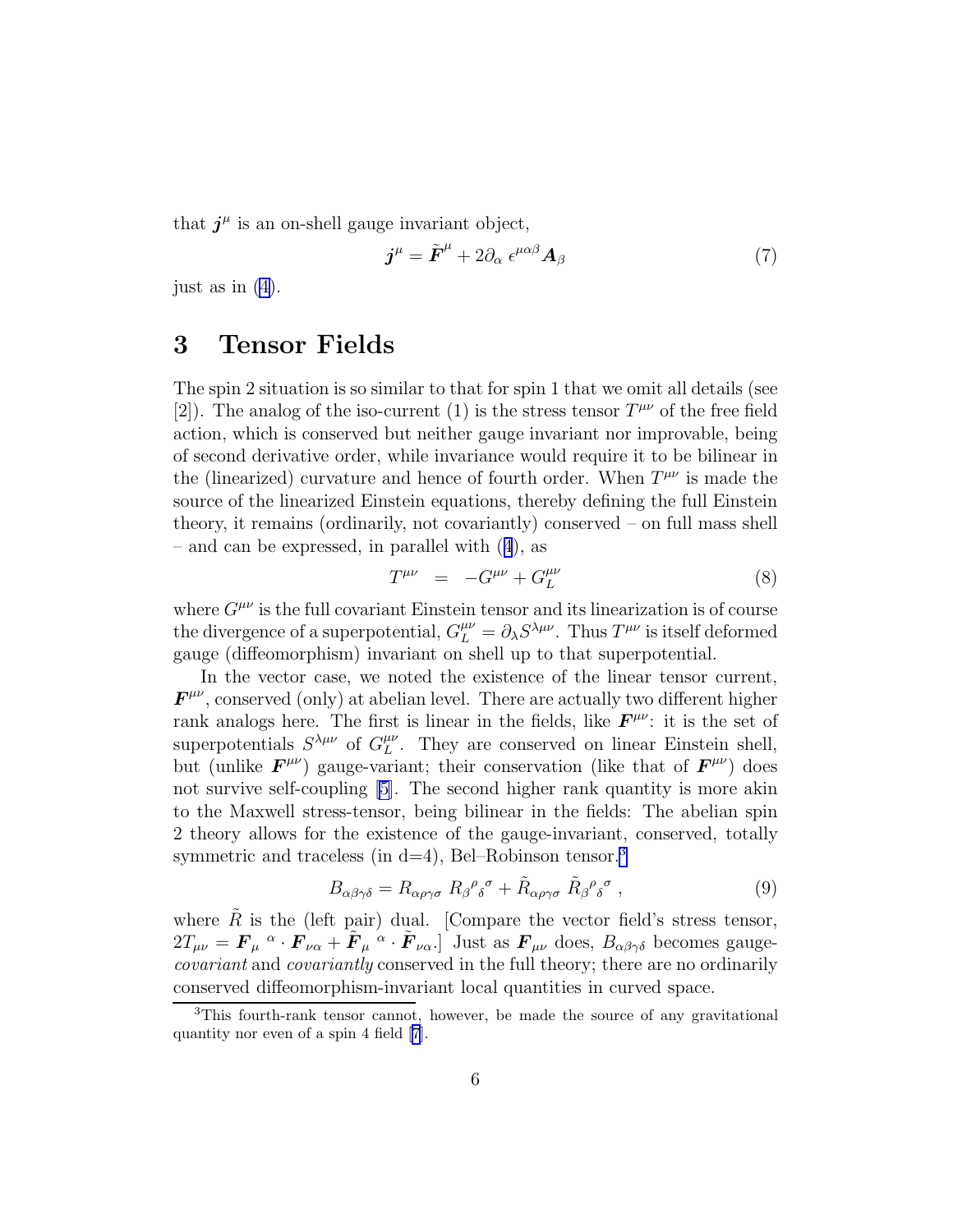#### 4 Comments

The two examples we have exhibited of gauge-variant current improvement through the mechanism of self-coupling are essentially unique. [The only other case is the construction of supergravity[[3](#page-8-0)] using the simultaneous gravitational stress tensor self coupling and that of the spin  $3/2$ –spin 2 supercurrent.] Gauge fields of higher spin just do not possess local conserved free-field currents of sufficiently high rank to replicate the constructions given above. Spin 3 provides the simplest example of this failure [\[8\]](#page-8-0). Of course, using a conserved abelian current is not the only consistent way to self-couple a gauge system, but it is the only physically interesting one [\[9\]](#page-8-0).

In itself, the existence of gauge variant conserved currents in abelian theories is not worrisome, so long as they are not physical sources. For example, as we have noted, the stress tensors of any spin  $>2$  gauge fields are non-improvable, but they do obey the one physical requirement that theirintegrated charges – the Poincare generators – be gauge invariant  $[6]$  $[6]$  $[6]$ . Indeed, those free fields – (abelian) N-forms – that do have invariant stress tensors, instead encounter a clash between conservation and gauge invariance (in all but one critical dimension) when it comes to the conformal group[[10](#page-8-0)]. There is no local Lorentz covariant expression for even the dilation current that respects gauge invariance, as witness the unimprovable expression[[1\]](#page-8-0) for Maxwell theory,

$$
D^{\mu} = x^{\nu} T^{\mu}_{\nu} + \frac{1}{2} (d - 4) F^{\mu \nu}_{abel} A_{\nu}.
$$
 (10)

Expressions similar to (10) hold for arbitrary N-form fields [[10](#page-8-0)] in dimension other than  $2(N + 1)$ , and indeed conformal (but of course not Poincaré!) charges lose their significance as a result.

In summary, we have provided a physical explanation of the findings of [[1](#page-8-0), [5](#page-8-0)] about the existence of non-improvable gauge variant currents in free spin 1 and 2 gauge theories and their absence when consistent self-interactions are turned on. In particular, we saw that those currents that can be turned into self-sources thereby acquire the – deformed – gauge covariance of the resulting nonlinear theory, modulo superpotentials. [Identically conserved currents behave similarly without use of dynamics.] For higher spins there is no selfcoupling mechanism available, and even N-form abelian fields have "bad" conserved currents that cannot generally be improved in a local fashion.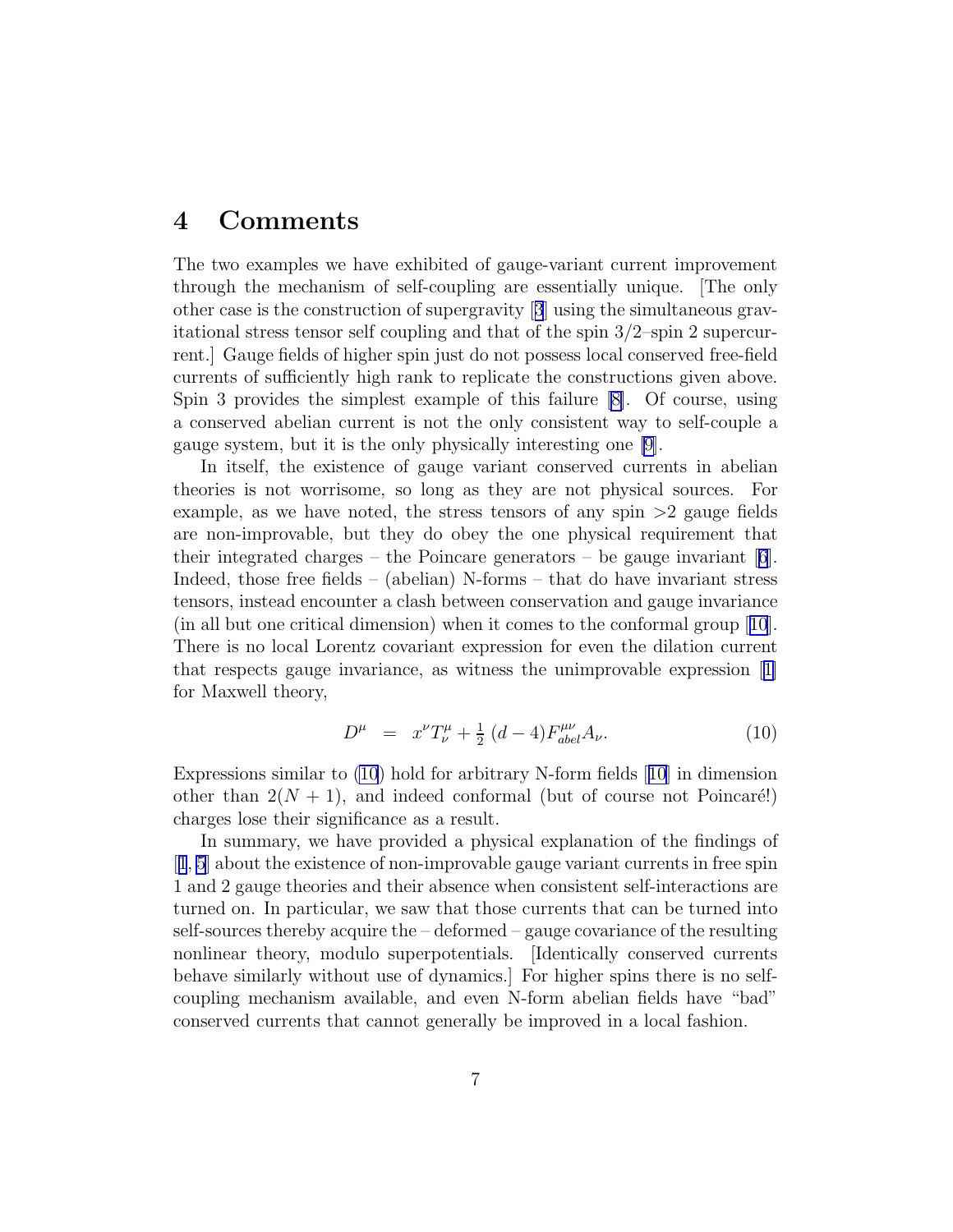## 5 Acknowledgements

M.H. is grateful to Glenn Barnich and Friedemann Brandt for useful conversations. This work has been supported in part by NSF grant PHY–9315811, by research contracts with the Commission of the European Communities and by research funds from the Fonds National de la Recherche Scientifique (Belgium).